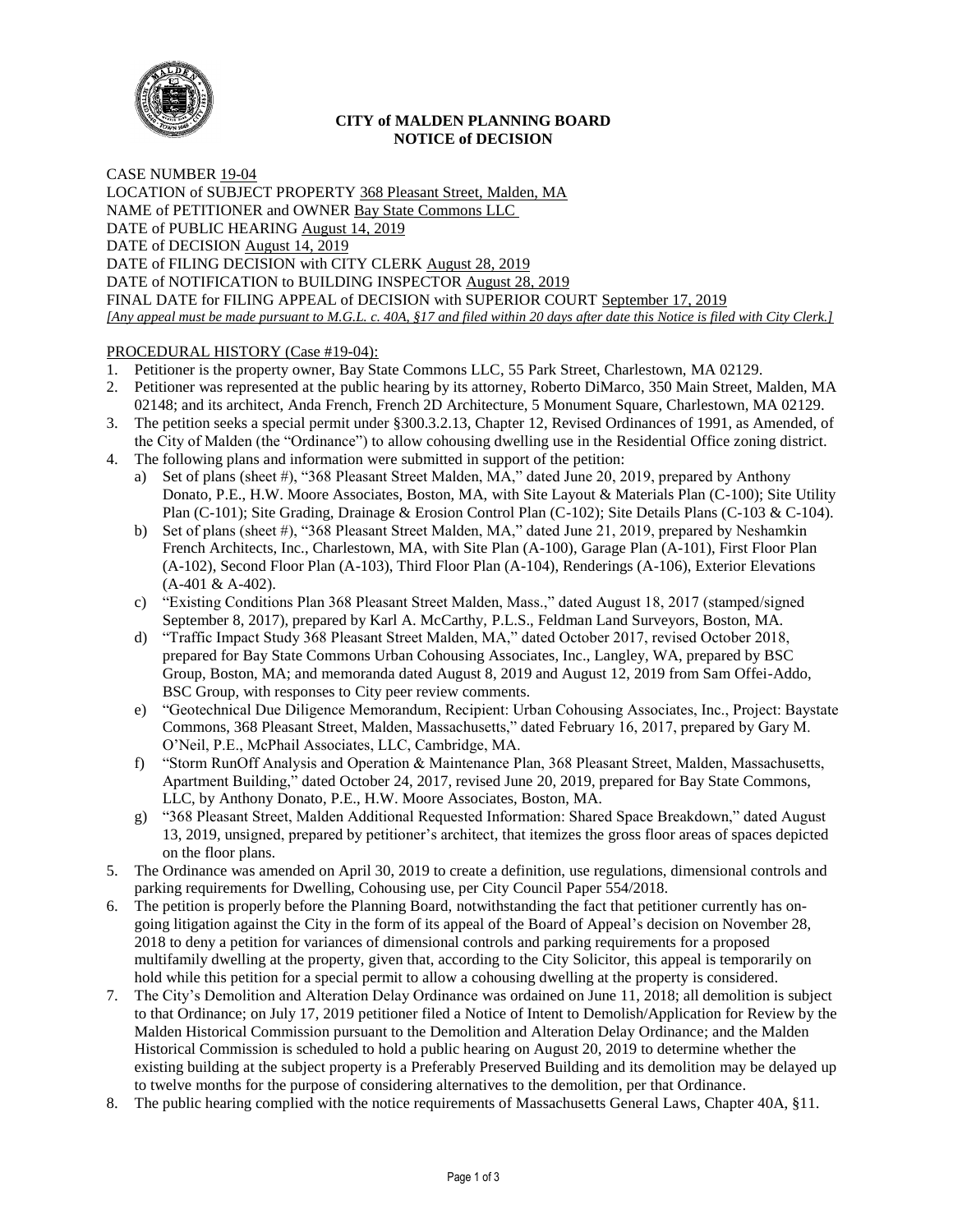## FINDINGS of FACT (Case #19-04 ):

The City of Malden Planning Board finds the following facts:

- 1. The property is the site of a 2  $\frac{1}{2}$ -story building that is currently vacant and was most recently occupied by the American Legion Post #69.
- 2. The proposal is to demolish the existing building and construct a new building containing three-stories and thirty dwelling units with a total of 50 bedrooms, comprised of five studio units, 390 to 494 square feet in size; ten one-bedroom units, 620 to 903 square feet in size; eleven two-bedroom units, 867 to 1134 square feet in size; and four three-bedroom units, 1081 to 1166 square feet in size.
- 3. The proposal includes the following interior common areas, which are depicted on the floor plans with net areas: music room (281 square feet), three common spaces (151 to 159 square feet) and yoga/fitness (254 square feet) in the basement; common living room (372 square feet), common dining room (1090 square feet), common kitchen (440 square feet), pantry (72 square feet), art space (198 square feet), pub/lounge (281 square feet), kids space (386 square feet) and laundry (126 square floor) on the first floor; and common space (225 square feet), common meeting/flex room (445 square feet) and lounge nook (29 square feet) on the second floor; and a common nook (45 square feet) on the third floor.
- 4. The proposal includes the following exterior common areas: landscaped plaza with planting bed and rear lawn (3950 square feet), lower landscaped terrace (735 square feet), west and front lawn areas (2333 square feet and 1563 square feet) and garden on the ground level/first floor; common deck/landscaped terrace (544 to 560 square feet) on the second floor; and three landscaped terraces (317 to 562 square feet) on the third floor.
- 5. The proposal complies with the requirements for Dwelling, Cohousing regarding the number of dwelling units, , as follows: the proposed building contains 30 units, which is more than the required minimum of 10 dwelling units and less than the required maximum of 35 units, as per the definition in §800.6.2 of the Ordinance.
- 6. The proposal complies with the requirements for Dwelling, Cohousing regarding the number of bedrooms per dwelling unit, as per the definition in §800.6.2 of the Ordinance, as follows: each proposed dwelling unit contains no more than three (3) bedrooms, which is the maximum allowed.
- 7. The proposal complies with the requirements for Dwelling, Cohousing regarding size of shared kitchen and dining facilities, as per the definition in §800.6.2 of the Ordinance, as follows: the proposal provides shared kitchen and dining facilities, namely, a common dining room and common kitchen with a total 1530 square feet; and provides continuous indoor areas, namely, a common living room and common dining room with a total 1462 square feet, and continuous open space areas, namely, a landscaped common plaza and lawn with 3950 square feet, which are of sufficient size to accommodate assembly of a majority of the residents.
- 8. The proposal complies with the requirements for Dwelling, Cohousing that all interior shared spaces combined must comprise a minimum total of fifteen percent (15%) of the entire gross floor area of the building, exclusive of corridors and parking, as per the definition in §800.6.2 of the Ordinance, as follows: combined shared areas comprise a minimum of 5134 square feet, which is 15% of the building's total gross floor area of 33,521 square feet, as described by petitioner's breakdown of the locations and sizes of the common spaces depicted on the plans that are being used to calculate this total, including bathrooms and laundry rooms.
- 9. The proposal will comply with the requirements for Dwelling, Cohousing, as per the definition in §800.6.2 of the Ordinance, that the building must be used and occupied by an association of residents, which association shall be established and maintained in accordance with a legally binding written agreement, a copy of which shall be submitted to the Building Commissioner, as follows: according to petitioner, the property will be owned and occupied by a group of residents as a condominium association and the condominium documentation will be submitted to the City.
- 10. The property is located in the Residential Office zoning district.
- 11. The proposed cohousing dwelling use is allowed by special permit, per §300.3.2.13 of the Ordinance.
- 12. The direct abutters to the west and east are general and medical/dental offices; to the south, a single and two, two- family dwellings; and to the north, on the other side of Pleasant Street, a religious facility.
- 13. Surrounding land uses are single, two and three-family residential dwellings, the public K-8 Beebe School and the Malden Central Fire Station; and the Residence A zoning district abuts to the north and south.
- 14. The proposal complies with the dimensional controls for cohousing dwellings, per §400.1.2.10 of the Ordinance.
- 15. According to petitioner, there are several typographical and clerical errors on the plans submitted, and, in fact, none of the proposed retaining walls will exceed the maximum height allowed, which is six feet, per §400.7.8 of the Ordinance.
- 16. The proposal provides the required fifty (50) parking spaces onsite, namely, one parking space per bedroom, per §500.1.2.9 of the Ordinance, as follows: thirty-nine (39) parking spaces located in a garage below the building